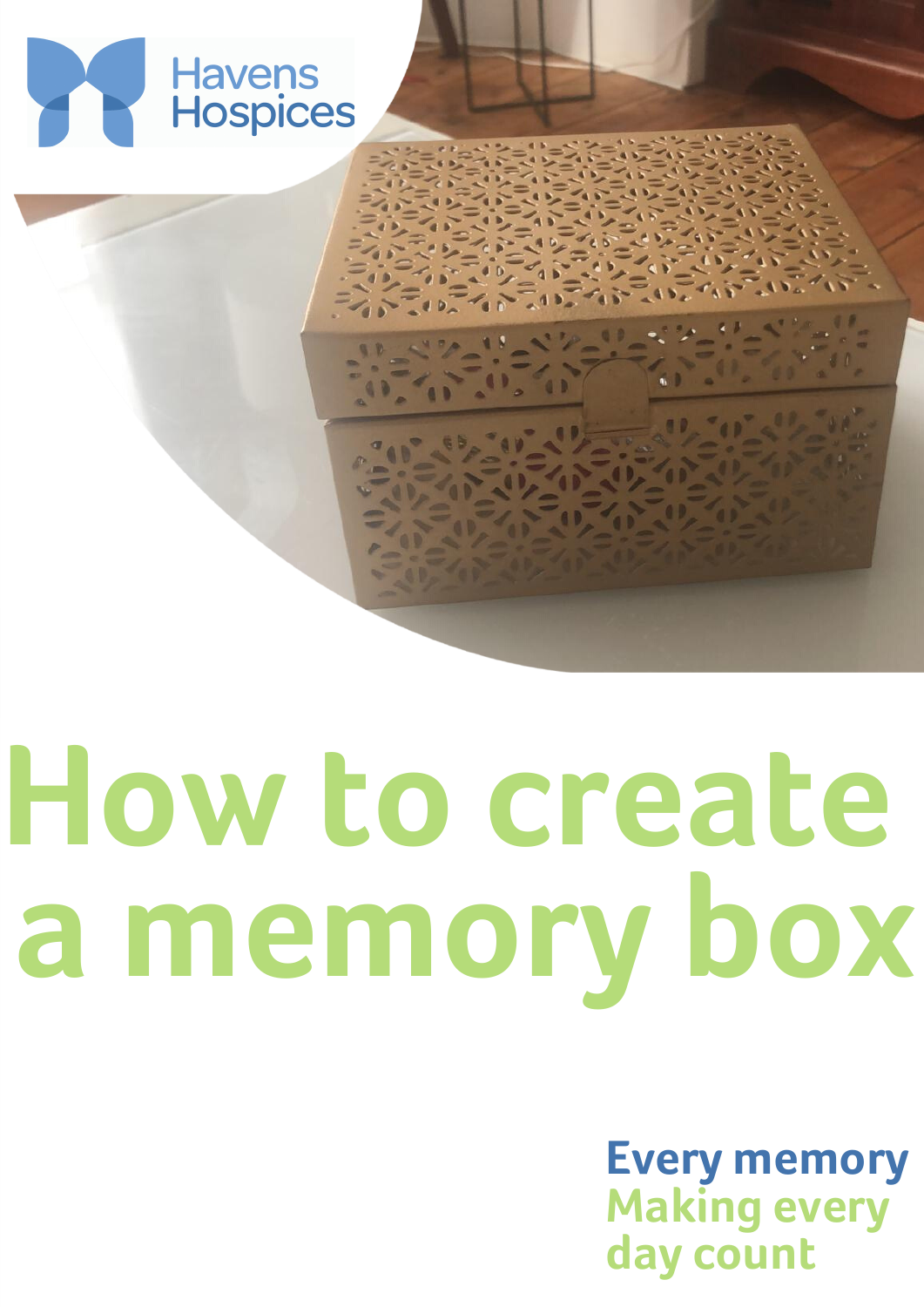## **How to create a memory box**

#### **What is a memory box?**

A memory box contains meaningful items to help remember a particular time in someone's life, or their special person's; someone who is either poorly or who has died. It can be made by:

- A child or adult who wants to hold onto memories of their special person.
- A person who wants to pass on treasured memories to loved ones, such as their children, after they have died.

### **Who is it suitable for?**

Anyone can do this, but young children may need the help of an adult. It is important for the child to know that the memory box belongs only to them - they do not have to show or tell anyone what is in it, unless they want to.



### **You will need ...**

- A cardboard/wooden box or container with a lid, shoe and gift boxes are ideal or you may like to buy something especially.
- Materials to personalise the box such as paint, fabric, sequins, stickers etc.